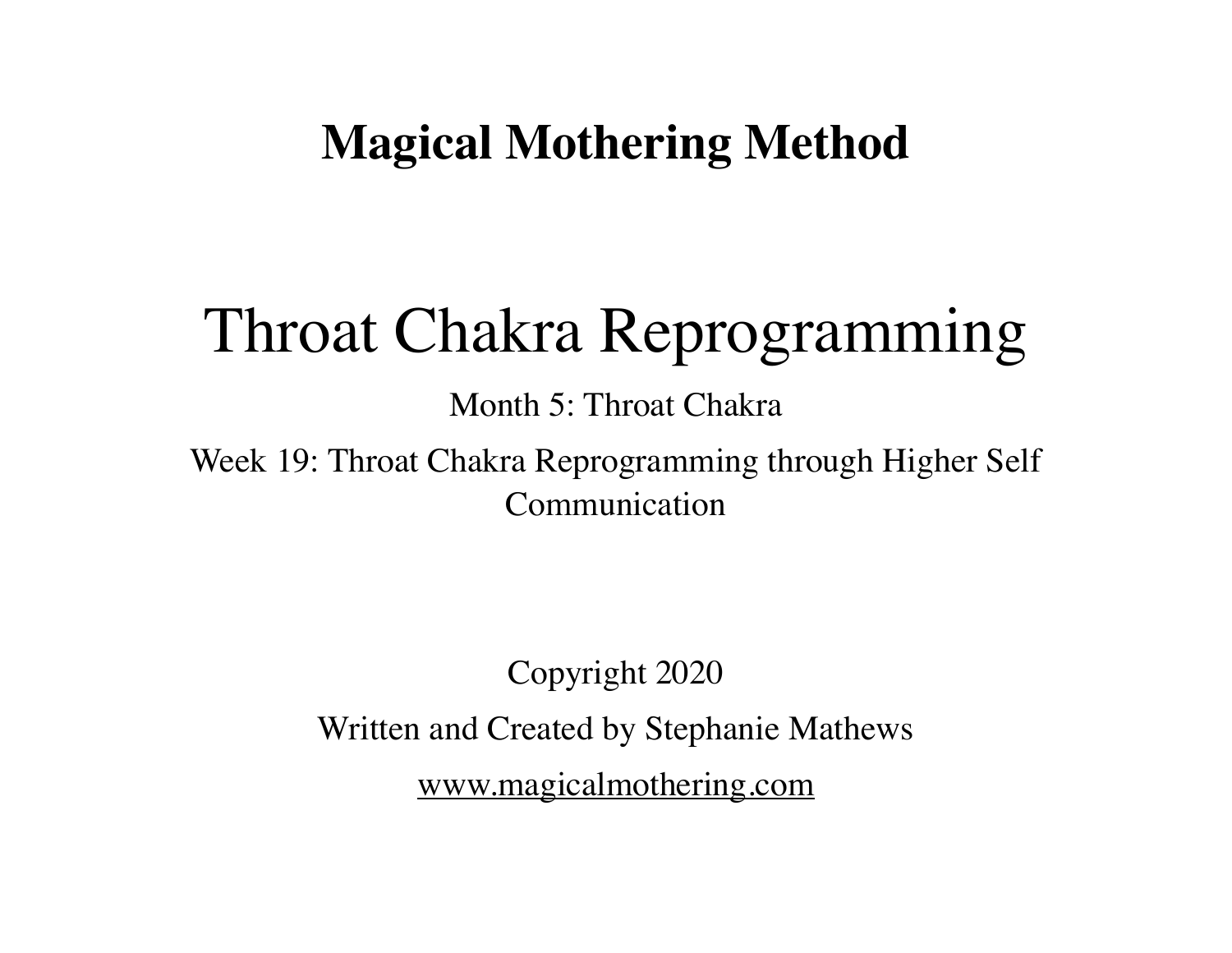### Speaking from Integrity rather than FEAR

Learning to speak without judgement, complaining or fear is a vital part of healing our throat chakra. Speaking from our higher self will allow for you to no longer feel like the victim, blame others and can clearly communicate your desires.

Video Exercise Experience: Words that triggered you-

What do you want to blame another-

Where in your body are these emotions being held-

What did you experience from tapping?

I am feeling….

Because I need….

(This is from our inner child or fear aspect of us)

What can we do personally for yourselves to fulfill these needs?

If you need to communicate with someone else, step fully into your higher self or practice automatic writing to convey the messages from your higher self. Allow for your higher self to look at another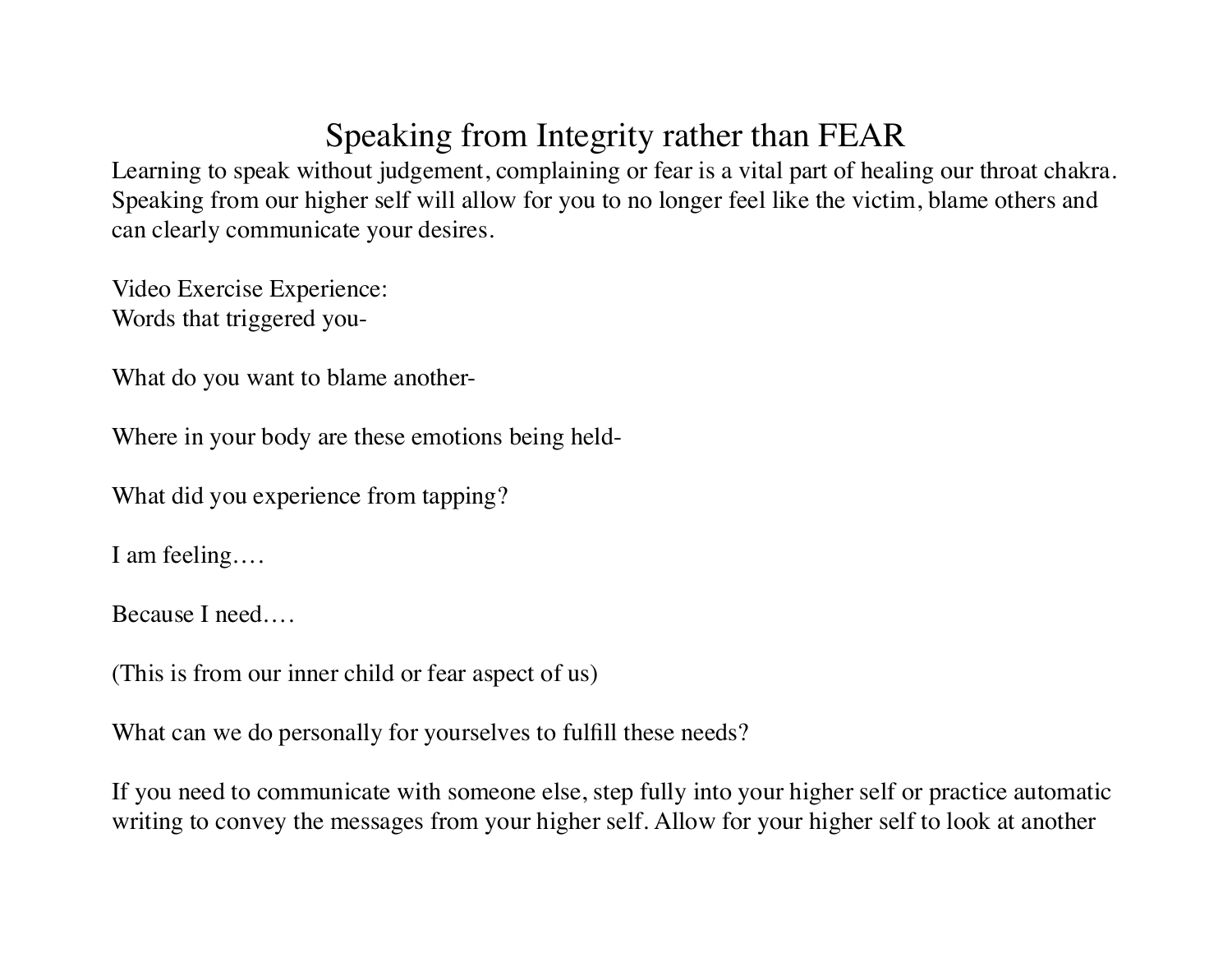with unconditional love and acceptance, as well as seeing that they are possibly living or speaking from their inner child fears or unmet needs.

#### Magical Listening

When communicating especially with someone who is triggered, or if we are getting triggered, we want to join with them and offer our acknowledgment of their feelings as well as our own. The person we are speaking with wants to be heard, just as we do when we are upset. Logic and reasoning will never work when someone is upset. Showing empathy, or acknowledgment that you understand how they feel, will help the other person feel you making the effort to connect with them, as well as filling your own needs of connection.

When we practice magical listening we are trying to put into words what is actually being felt, conveyed and communicated, rather than getting defensive. Acknowledging and naming the emotion can help create a release of strong emotions. Most of time we just try to fix the problem, rather than naming the emotion. Magical listening helps us name the emotion and acknowledge the feelings, creating connection. Being mindful of your own emotions that are coming to the service can help a clear conversation to occur rather than projecting feelings to someone else. There is no reason to rush to the problem solving aspects of communication. Connection will always help calm and give confidence. The problem solving will come but connect first!

There are two parts to Magical listening:

1. The magical listening phase

Start with an opener: "You seem…" "It sounds like…"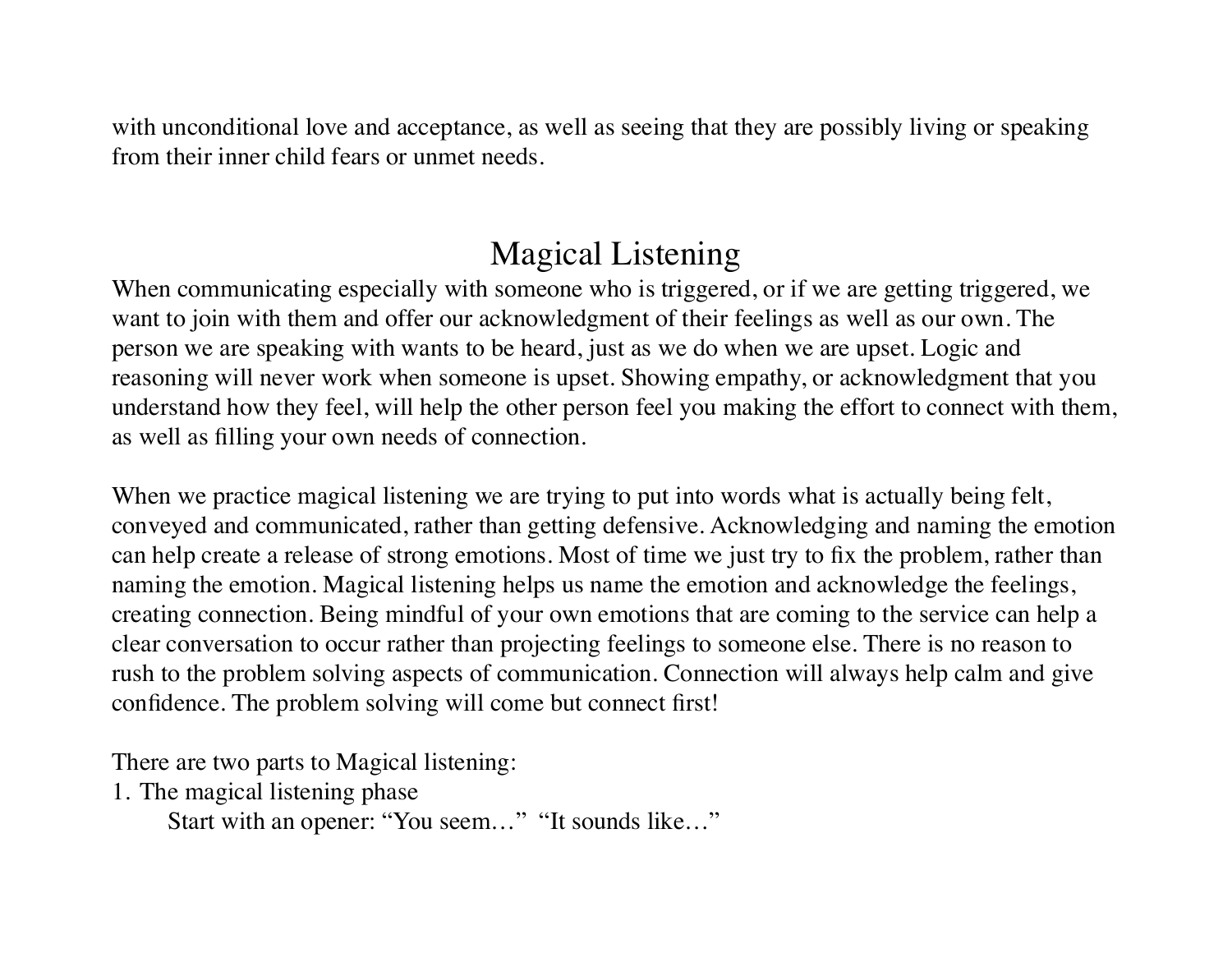Add a feeling word: "angry.." "frustrated..." "bitter..."

2. The problem solving steps

Identify the problem: Find out what happened to create the feelings

"Can you tell me what happened?"

Repeat or "mirror" back what was said to make sure it is understood.

"You are crying because you can't find your favorite toy?"

"You are feeling angry because I did not acknowledge you"

Brainstorm about possible solutions WITH the other individual

"What can I do to help you feel more heard?"

"Do you remember where you saw it last?"

"May I help you look for it?"

Decide with the other person what solution would work

"When talking with you, not looking at my phone will help you feel more heard, correct?"

Check back with the other person to see if solution worked and how they are feeling

Sometimes there just isn't a solution to the feeling at hand. Let the other person just be in that feeling, fully experiencing and just offer to connect with them.

Let them feel their emotions for as long as they need. Once the emotion has ran its course they will move on naturally. We do not need to distract, cheer up or try to make it better. Our body will release the emotions on its own in its own time. When we try to move them out too fast they can get stored in our body!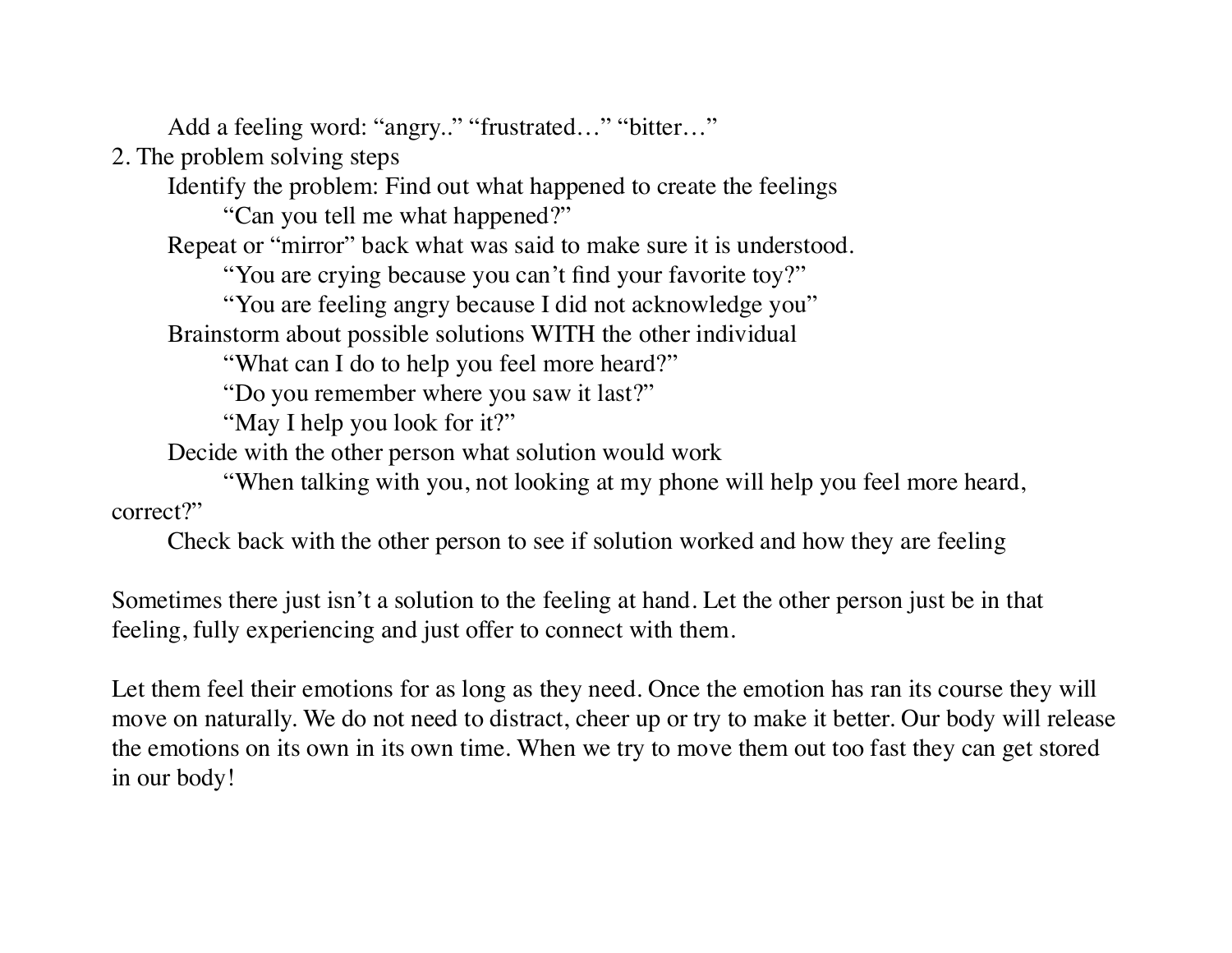All feelings are acceptable. This doesn't mean that others can act on all their feelings, but they have the right to feel the emotion.

#### "Mirroring"

This technique helps others to open up. Simply "mirror" back to the other person what they said in a questioning tone of voice.

Other: "I don't want to go to their house again."

You: "You don't want to go their house again?"

Other: "NO, they were not kind to me when we were playing outside!"

Once you have an idea of the problem, magical listening can continue with the acknowledgment of their emotions, and then to problem solving.

Magical Listening Process:

1. Listen

Stop what you are doing

Get present to this moment, not a phone, tv, past or future moment

2. Hear the feeling

Listen to the others words

Ask yourself, "What is this person feeling?"

Think of word that describes the feeling

3. Say what you have heard

Think of yourself as a mirror that shows the others feelings

Think about why they may be feeling this way

Put your thoughts in a sentence using "You feel" and "Because"